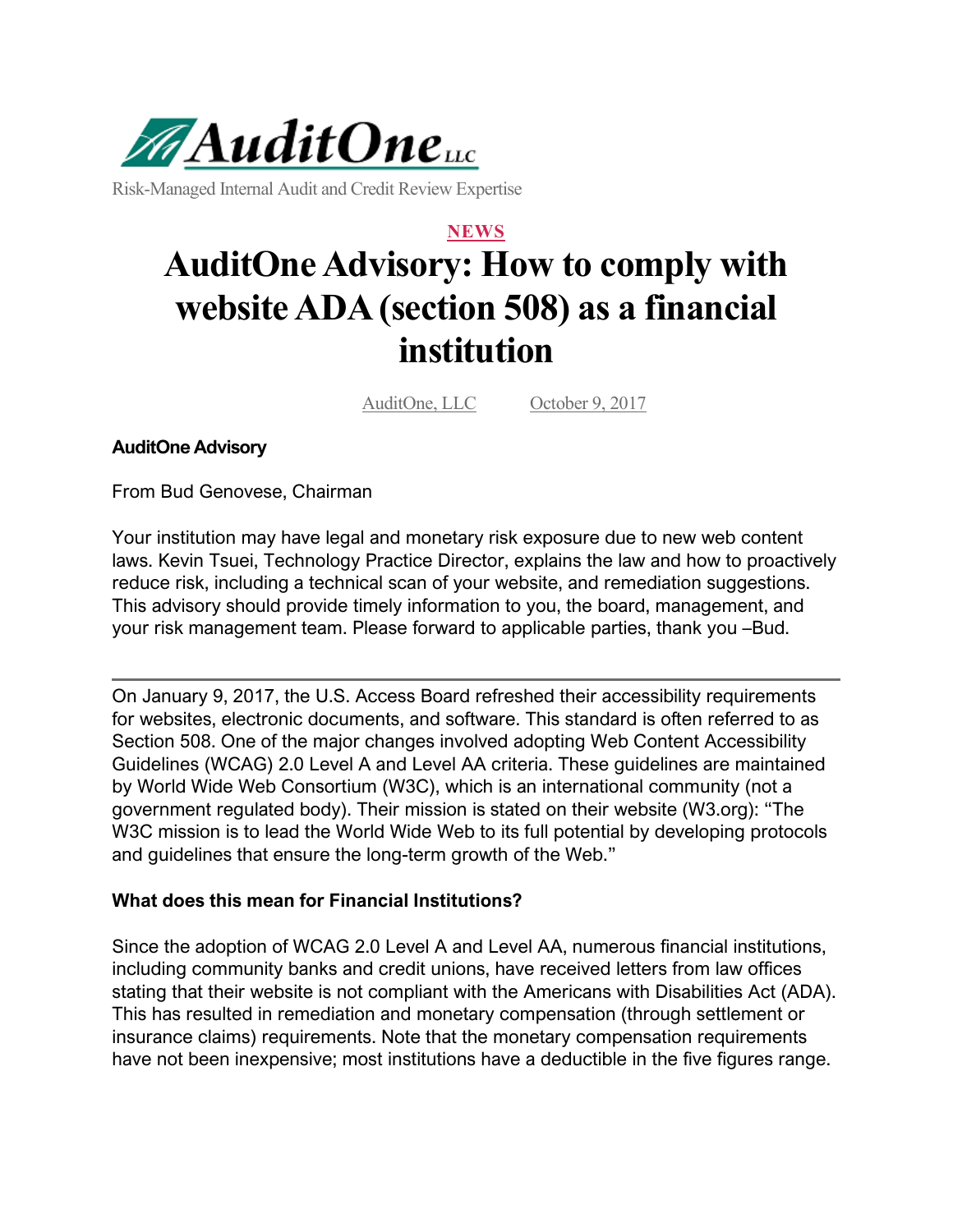To assist our clients with complying with the new Section 508 standards, we have developed an assessment product to not only scan institutions' websites, but also to provide remediation steps for the Bank's web developer to address. We are currently offering a free summary scan to any of our clients. This free scan will list the number of Level A and Level AA issues that are present on the Bank's website. We will also provide a summary of the issues, but it will not contain any remediation steps or any other control enhancements that we perform with our assessment services.

We designed our assessment to evaluate the accessibility of the institution's informational website against the new Section 508 standards (W3C's WCAG 2.0 A and AA). In addition, we review the Bank's Website Accessibility Policy and Procedures based on the ADA Best Practices Checklist from the US Access Board. The goal of the assessment is to provide an action plan that management can use to remediate accessibility issues, as well as resources to assist management with monitoring for continued compliance.

## **What is expected of Financial Institutions?**

To date, there is no guidance from financial regulators. However, there are certainly legal and financial risks of non-compliance with Section 508. Besides ensuring the Bank's informational website is compliant with Section 508, we recommend that the Bank develop a written policy addressing website accessibility. Some of the controls listed in the policy might include verification of compliance over new or changed contents, in-house and contractor training over this topic, periodic audit of its website along with an established remediation process, and a response process for when website visitors report accessibility issues.

In addition, it is important for management to publish their website accessibility policy on the institution's website. This policy should include an invitation for visitors to provide suggestions for improvement and a process to report any website accessibility problems (telephone, e-mail, etc.),

If you would like us to perform a free summary scan against the new Standard 508, please email [Kevin Tsuei.](https://auditonellc.com/contact-us) Please be sure to provide your institution's website URL.

Source: [https://www.access-board.gov/news/1889-access-board-updates-requirements](https://www.access-board.gov/news/1889-access-board-updates-requirements-for-information-and-communication-technology)[for-information-and-communication-technology](https://www.access-board.gov/news/1889-access-board-updates-requirements-for-information-and-communication-technology)

## **AuditOne LLC – Company Overview**

AuditOne LLC is a leading provider of risk management services to financial institutions in the Western US and nationally. Our sole focus enables us to deliver effective and